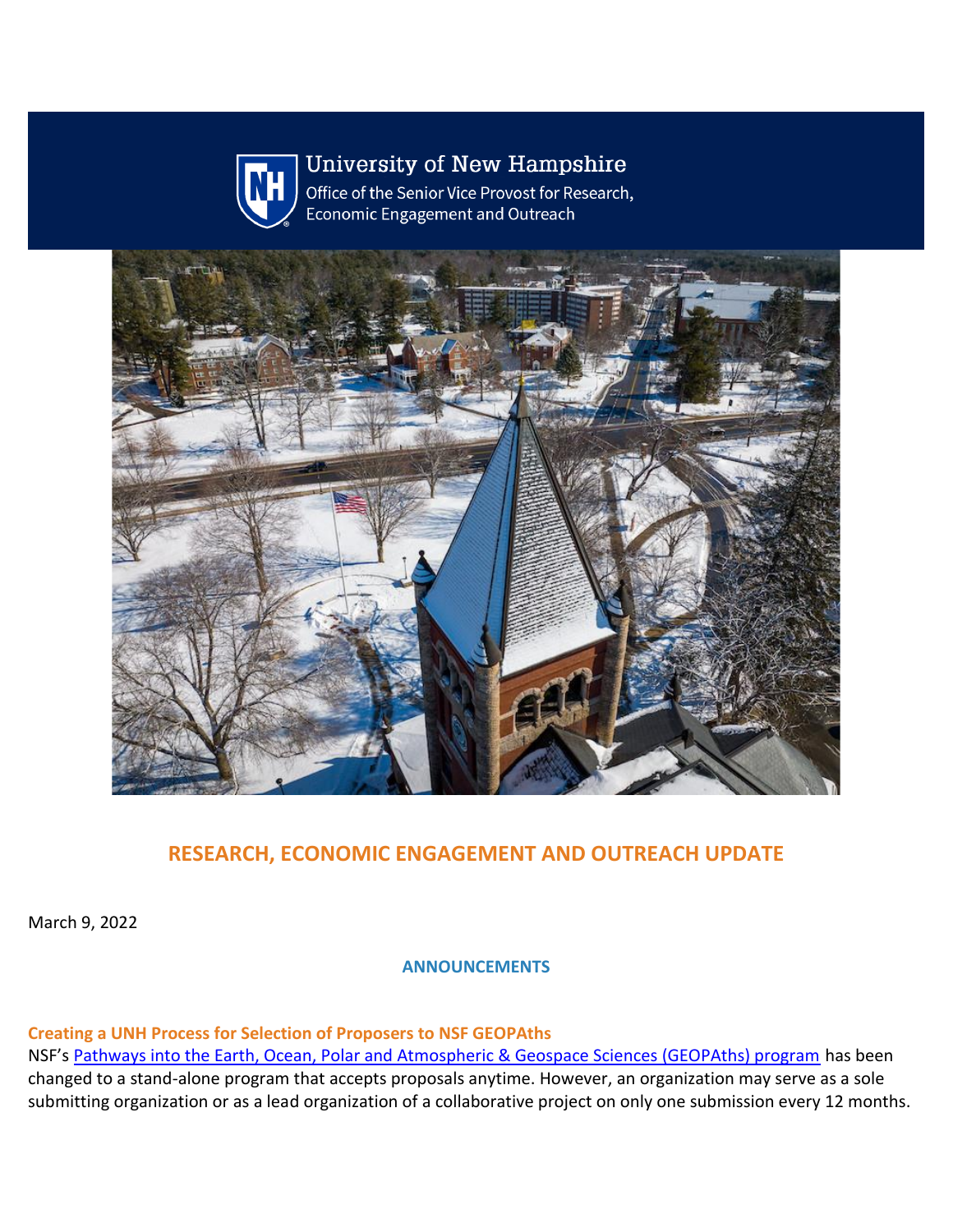To make the selection of UNH applicants predictable, transparent, and fair, Research and Large Center Development plans to conduct one internal competition each year that would be held at a time convenient for our community of likely applicants. Contact [Mark Milutinovich](mailto:Mark.milutinovich@unh.edu) if you would like to participate in helping to decide when the internal competition should be held.

#### **Apply for UNHInnovation's Virtual I-Corps Program**

Applications are due March 10 (tomorrow!) for the upcoming I-Corps program, which works to bring new innovations developed at UNH to the marketplace faster. Open to faculty, staff, graduate students and undergrads. [Learn more.](https://nam12.safelinks.protection.outlook.com/?url=https%3A%2F%2Fclick.send.unh.edu%2F%3Fqs%3Dfd8b3a352c344b91e906f7dbc2bc579266bcd9f61ad307031daefb9cf7133713b2d569f1001d3a47290d33591b84ac484ac24adb2a2164e7&data=04%7C01%7CNicole.Hentz%40unh.edu%7Ced6a1a9946014f88376e08da01e48c3c%7Cd6241893512d46dc8d2bbe47e25f5666%7C0%7C0%7C637824378359671745%7CUnknown%7CTWFpbGZsb3d8eyJWIjoiMC4wLjAwMDAiLCJQIjoiV2luMzIiLCJBTiI6Ik1haWwiLCJXVCI6Mn0%3D%7C3000&sdata=ksMvy5V5zn3kC5P8scllM4OydvzHiWFm149uTEaO%2Fp0%3D&reserved=0)

#### **Artificial Intelligence Workshop**

On April 3-4 in downtown Little Rock, Arkansas, NSF EPSCoR will host a workshop that will bring researchers together to discuss current frontier AI research, as well as potential applications and limitations of AI in addressing science challenges from other domains in STEM, statistics, business, art, law, journalism, social science, linguistics, and history. Researchers from any domain who are interested in applications of AI, machine learning, and creative problem solving/problem defining should attend. Registration and more information are [here.](https://nam12.safelinks.protection.outlook.com/?url=https%3A%2F%2Fclick.send.unh.edu%2F%3Fqs%3Dfd8b3a352c344b91ae7d4ef84e56fa613f2ef9aaa2c0f56675e98db64851535a872750e01c96c9be6b646ecb692ab79677cf9cfb17dc1449&data=04%7C01%7CNicole.Hentz%40unh.edu%7Ced6a1a9946014f88376e08da01e48c3c%7Cd6241893512d46dc8d2bbe47e25f5666%7C0%7C0%7C637824378359671745%7CUnknown%7CTWFpbGZsb3d8eyJWIjoiMC4wLjAwMDAiLCJQIjoiV2luMzIiLCJBTiI6Ik1haWwiLCJXVCI6Mn0%3D%7C3000&sdata=S3fQf5yU7b96MKD1IZLW5pG725w7pDXRt4evTOChCzg%3D&reserved=0) Request a travel stipend [here.](mailto:JFowler@Arkansasedc.com)

#### **Workshop Resources**

Slides and resources from past research development programs are available [here.](https://nam12.safelinks.protection.outlook.com/?url=https%3A%2F%2Fclick.send.unh.edu%2F%3Fqs%3Dfd8b3a352c344b9175c0e73e3415b38d766f204db97865e7de8dc1cfa01513b3a1cc8a57759ab118a8e4488ac1cb4c0d293782093553b3c8&data=04%7C01%7CNicole.Hentz%40unh.edu%7Ced6a1a9946014f88376e08da01e48c3c%7Cd6241893512d46dc8d2bbe47e25f5666%7C0%7C0%7C637824378359671745%7CUnknown%7CTWFpbGZsb3d8eyJWIjoiMC4wLjAwMDAiLCJQIjoiV2luMzIiLCJBTiI6Ik1haWwiLCJXVCI6Mn0%3D%7C3000&sdata=1ksnMwr%2B66ZehKAsVSMd%2BEMBayzAEt7ODgokwUgaqCE%3D&reserved=0) Information from previous UNH Collaborative Research Excellence (CoRE)-funded projects, as well as resources to support collaborative and interdisciplinary research, are [here.](https://nam12.safelinks.protection.outlook.com/?url=https%3A%2F%2Fclick.send.unh.edu%2F%3Fqs%3Dfd8b3a352c344b916b717e36b3bb0e33ecb6f5cc556ade62924437e2476cffa8cd007b180fe4b19937ba4f017eabf9429ff3b9c5ee9dc634&data=04%7C01%7CNicole.Hentz%40unh.edu%7Ced6a1a9946014f88376e08da01e48c3c%7Cd6241893512d46dc8d2bbe47e25f5666%7C0%7C0%7C637824378359671745%7CUnknown%7CTWFpbGZsb3d8eyJWIjoiMC4wLjAwMDAiLCJQIjoiV2luMzIiLCJBTiI6Ik1haWwiLCJXVCI6Mn0%3D%7C3000&sdata=69GJER7cZnvCUVDLv33f2MpZndBf6BEK3njjMgku%2Fi0%3D&reserved=0)

# **FUNDING OPPORTUNITIES AND RESOURCES**

# **FY2022 State Water Resources Research Institute Program Grant**

The NH Water Resources Research Center (NH WRRC) is now accepting applications for water resources related projects for FY2022 (anticipated budget year is from September 1, 2022 – August 31, 2023). The federal budget requested (maximum of \$25,000 in total direct costs) must be matched by one non-federal dollar for each federal dollar requested.

Deadline: March 25, 2022. [Details](https://nam12.safelinks.protection.outlook.com/?url=https%3A%2F%2Fclick.send.unh.edu%2F%3Fqs%3Dfd8b3a352c344b916259664c9f6c38852f04517a85d505ecb0b5be0cce61d7cbc9f308c528ae9b4f4859bab9eef093d35b53f26b961b6eb9&data=04%7C01%7CNicole.Hentz%40unh.edu%7Ced6a1a9946014f88376e08da01e48c3c%7Cd6241893512d46dc8d2bbe47e25f5666%7C0%7C0%7C637824378359671745%7CUnknown%7CTWFpbGZsb3d8eyJWIjoiMC4wLjAwMDAiLCJQIjoiV2luMzIiLCJBTiI6Ik1haWwiLCJXVCI6Mn0%3D%7C3000&sdata=AJdUSwjlORr3%2BmDIMCnTW%2FokTD55KVKNwaTQBbw7BSU%3D&reserved=0)

# **COVID-19 Funding and Research Resources**

See [COVID-19 Funding Opportunities, Research Priorities, and Resources](https://nam12.safelinks.protection.outlook.com/?url=https%3A%2F%2Fclick.send.unh.edu%2F%3Fqs%3Dfd8b3a352c344b91600422e2e23a880b45253feac001143ff97e6f1664e6b7fa124cc802c328444a54959ac9772e0f41346ccfd4339644e9&data=04%7C01%7CNicole.Hentz%40unh.edu%7Ced6a1a9946014f88376e08da01e48c3c%7Cd6241893512d46dc8d2bbe47e25f5666%7C0%7C0%7C637824378359671745%7CUnknown%7CTWFpbGZsb3d8eyJWIjoiMC4wLjAwMDAiLCJQIjoiV2luMzIiLCJBTiI6Ik1haWwiLCJXVCI6Mn0%3D%7C3000&sdata=d4%2FKr06jelkieBdJzSidDEvQq1BorNvq7XmstsZTD9k%3D&reserved=0) and the Quick Guide - Resources Supporting [COVID-19 Research.](https://nam12.safelinks.protection.outlook.com/?url=https%3A%2F%2Fclick.send.unh.edu%2F%3Fqs%3Dfd8b3a352c344b9147b940a19014bf9c3a3dc3dc825060b9b05ae1b4f01bfa649967d36ce3fabba2010d0f232f361f8aa1ba4c23bc479bef&data=04%7C01%7CNicole.Hentz%40unh.edu%7Ced6a1a9946014f88376e08da01e48c3c%7Cd6241893512d46dc8d2bbe47e25f5666%7C0%7C0%7C637824378359671745%7CUnknown%7CTWFpbGZsb3d8eyJWIjoiMC4wLjAwMDAiLCJQIjoiV2luMzIiLCJBTiI6Ik1haWwiLCJXVCI6Mn0%3D%7C3000&sdata=mgZdNe%2Bs01IWenA%2BrNXn4%2BzQEaxQPrZw03BbykMB9kM%3D&reserved=0)

#### **Limited Submission Programs to Act on Now**

Because some sponsors limit the number of applications from an institution, please contact [Mark Milutinovich](mailto:mark.milutinovich@unh.edu) as soon as possible if you are interested in applying to any of the following. Be sure to watch for our email at the start of each month for a more comprehensive list or check [current LSP Deadlines.](https://nam12.safelinks.protection.outlook.com/?url=https%3A%2F%2Fclick.send.unh.edu%2F%3Fqs%3Dfd8b3a352c344b91f7a2500295602f0dedc0aab14d4b9b24ec6dfe8141277951f84141585806105f7c2ea9d80978e8ae41abdd8a8bef59ba&data=04%7C01%7CNicole.Hentz%40unh.edu%7Ced6a1a9946014f88376e08da01e48c3c%7Cd6241893512d46dc8d2bbe47e25f5666%7C0%7C0%7C637824378359671745%7CUnknown%7CTWFpbGZsb3d8eyJWIjoiMC4wLjAwMDAiLCJQIjoiV2luMzIiLCJBTiI6Ik1haWwiLCJXVCI6Mn0%3D%7C3000&sdata=uS2%2F9s5rCx12UiblT4uHlkGF0u6gPSJhgdWhHu8S6Qk%3D&reserved=0)

Please note that the NSF EPSCoR Track 4 program issued a new solicitation, which changed the deadline from April 12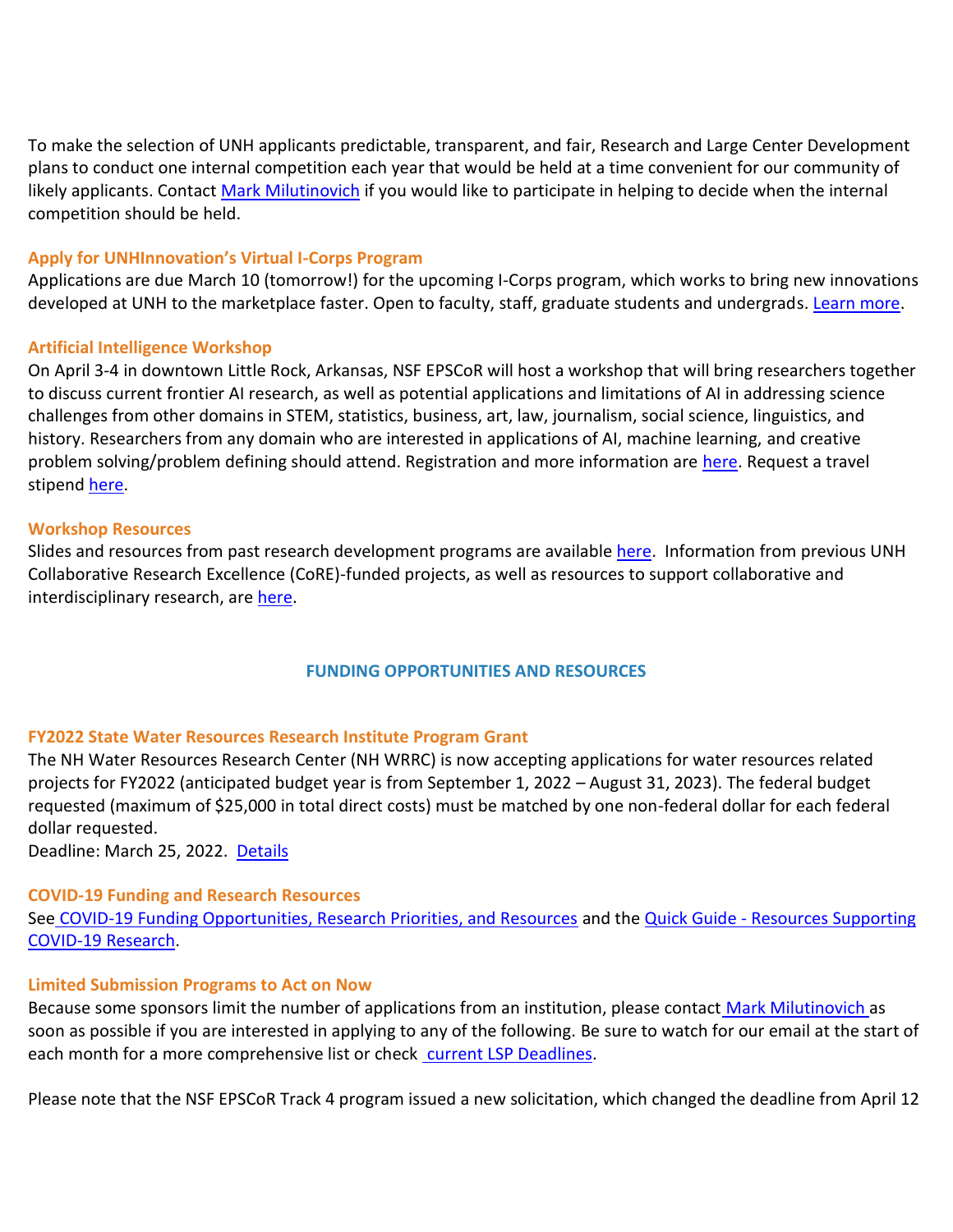to May 12. The internal competition schedule has been adjusted accordingly.

| Deadline                       | Sponsor                                                                 | Program                                                                                                                                                                           |
|--------------------------------|-------------------------------------------------------------------------|-----------------------------------------------------------------------------------------------------------------------------------------------------------------------------------|
| March 14                       | <b>National Science</b><br>Foundation (NSF)                             | <b>Cultural Transformation in the Geoscience Community</b><br>(CTGC)                                                                                                              |
| March 16                       | Dept. of<br>Energy/Office of<br>Science/Basic<br><b>Energy Sciences</b> | <b>Chemical and Materials Sciences to Advance Clean</b><br><b>Energy Technologies and Low-Carbon Manufacturing</b>                                                                |
| March 22                       | <b>USDA</b>                                                             | <b>Renewable Resource Extension Act National Focus</b><br><b>Fund Projects</b>                                                                                                    |
| March 23                       | <b>NSF</b>                                                              | <b>Higher Education Multicultural Scholars Program</b><br>(MSP)                                                                                                                   |
| March 25                       | <b>NSF</b>                                                              | <b>Innovations in Graduate Education (IGE) Program</b>                                                                                                                            |
| April 1<br>Letter of<br>intent | <b>NSF</b>                                                              | <b>Expanding Capacity in Quantum Information Science</b><br>and Engineering (ExpandQISE)                                                                                          |
| April 5                        | Nuclear Regulatory<br>Commission                                        | NRC Notice of Funding Opportunity (NOFO), the<br>University Nuclear Leadership Program (formerly the<br>Integrated University Program), Research and<br>Development Grant, FY2022 |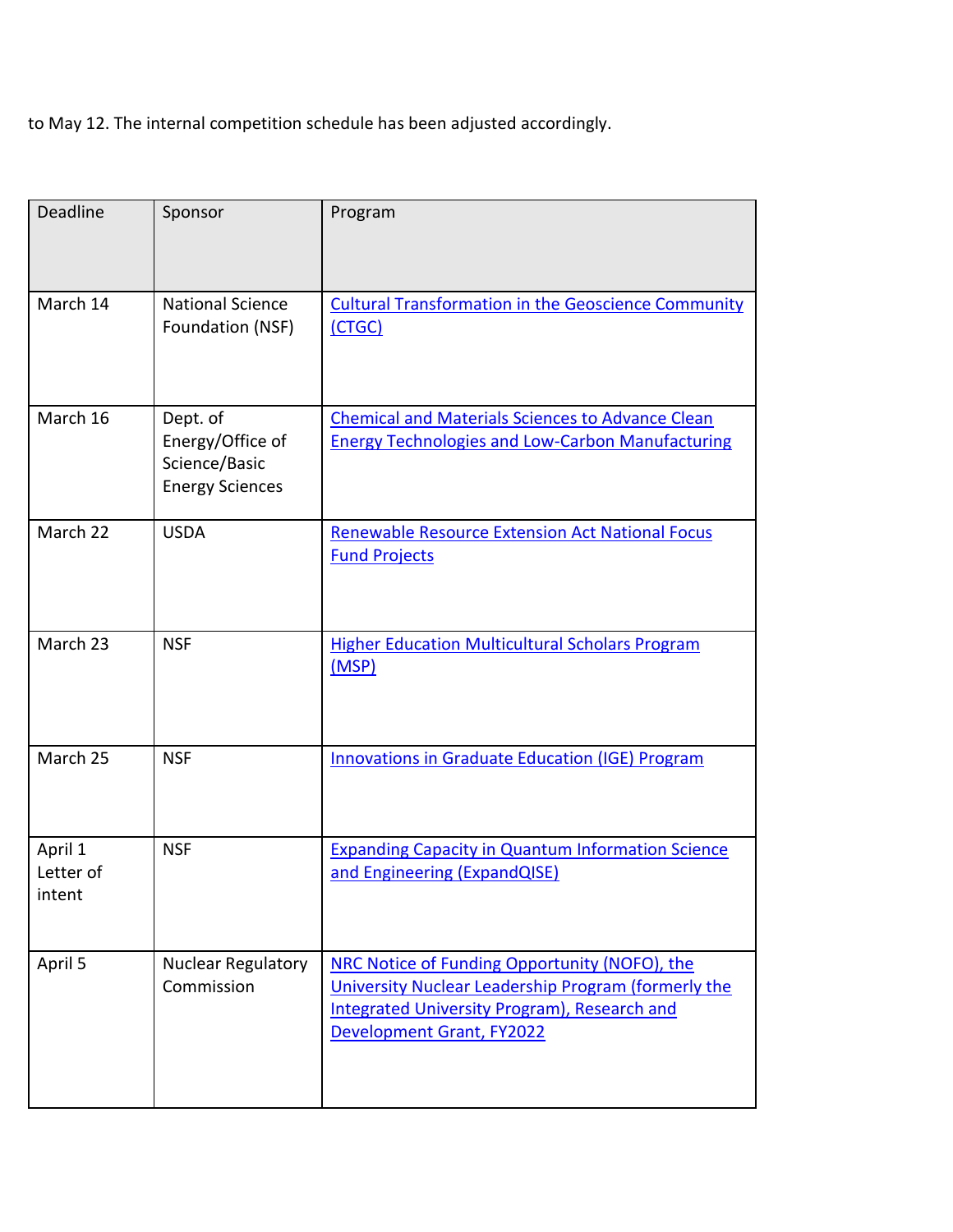| April 8 | <b>USDA</b> | <b>Farm Business Management and Benchmarking</b><br>(FBMB) Competitive Grants Program |
|---------|-------------|---------------------------------------------------------------------------------------|
|         |             |                                                                                       |

# **Research Development Newsletters**

Research Development & Grant Writing News **February 2022** Defense Policy Newsletter [March 1, 2002](https://nam12.safelinks.protection.outlook.com/?url=https%3A%2F%2Fclick.send.unh.edu%2F%3Fqs%3Dfd8b3a352c344b91a4542060356946cde3ae7875448c26930561edd7552e03a1ff8f59731dc6734f028a74b3b20acced006a3f6a3e8e8e18&data=04%7C01%7CNicole.Hentz%40unh.edu%7Ced6a1a9946014f88376e08da01e48c3c%7Cd6241893512d46dc8d2bbe47e25f5666%7C0%7C0%7C637824378359827999%7CUnknown%7CTWFpbGZsb3d8eyJWIjoiMC4wLjAwMDAiLCJQIjoiV2luMzIiLCJBTiI6Ik1haWwiLCJXVCI6Mn0%3D%7C3000&sdata=Ql7iT2HJKIR94%2F7hodVk%2F3n%2FMvYy5XUYE3Js5l1yvXw%3D&reserved=0)

#### **UPCOMING EVENTS**

# **Research Communications Academy: Better Posters with Zen Faulkes**

Friday, March 11, 2022, 12:40 - 2 p.m.

Virtual

Almost anyone who's wandered the poster hall at an academic conference or squinted at complex figures in a presentation has thought it: There has to be a better way. From overly long titles, tiny text and swarms of logos to bad font choices, color schemes and blurry images – it's easy to leave viewers confused by your poster's message. In this session, Zen Faulkes, who's written the [Better Posters](https://nam12.safelinks.protection.outlook.com/?url=https%3A%2F%2Fclick.send.unh.edu%2F%3Fqs%3Dfd8b3a352c344b9126ddcf234b472bb674608ddb7f68734895757923bbac9661e057c2fdf582b42673edb782c6b3912787f4de0e811a7cbe&data=04%7C01%7CNicole.Hentz%40unh.edu%7Ced6a1a9946014f88376e08da01e48c3c%7Cd6241893512d46dc8d2bbe47e25f5666%7C0%7C0%7C637824378359827999%7CUnknown%7CTWFpbGZsb3d8eyJWIjoiMC4wLjAwMDAiLCJQIjoiV2luMzIiLCJBTiI6Ik1haWwiLCJXVCI6Mn0%3D%7C3000&sdata=09ULkNySvrXFSJS1xTXqtR43LgUKY8G9F9O4dsOhjLA%3D&reserved=0) blog and [Better Posters](https://nam12.safelinks.protection.outlook.com/?url=https%3A%2F%2Fclick.send.unh.edu%2F%3Fqs%3Dfd8b3a352c344b9136a407edb98522e2eaff2c741f9796a00c72c22e539bd9744a339d1064da8c75e2b708dd214626a3f7318e9d24b60474&data=04%7C01%7CNicole.Hentz%40unh.edu%7Ced6a1a9946014f88376e08da01e48c3c%7Cd6241893512d46dc8d2bbe47e25f5666%7C0%7C0%7C637824378359827999%7CUnknown%7CTWFpbGZsb3d8eyJWIjoiMC4wLjAwMDAiLCJQIjoiV2luMzIiLCJBTiI6Ik1haWwiLCJXVCI6Mn0%3D%7C3000&sdata=8YQ7FwYLTrq86JE%2BVZgLjPuWGva1MIU7dK1jm9d7WRw%3D&reserved=0) book, will share tips on how to create and deliver conference posters that deliver maximum impact for your research. Faulkes, a biologist and instructor at McMaster University, will also review and workshop finished or in-progress posters submitted by Research Communications Academy participants. Register [here.](https://nam12.safelinks.protection.outlook.com/?url=https%3A%2F%2Fclick.send.unh.edu%2F%3Fqs%3Dfd8b3a352c344b91315bbc18f1c5927002a917b4db390bed140a9634417ac3c6c1bfc97a4b46ec5f3a1fb819028ae5707206455b6a0eabc0&data=04%7C01%7CNicole.Hentz%40unh.edu%7Ced6a1a9946014f88376e08da01e48c3c%7Cd6241893512d46dc8d2bbe47e25f5666%7C0%7C0%7C637824378359827999%7CUnknown%7CTWFpbGZsb3d8eyJWIjoiMC4wLjAwMDAiLCJQIjoiV2luMzIiLCJBTiI6Ik1haWwiLCJXVCI6Mn0%3D%7C3000&sdata=r7bji6a0Rygb7AtQDlBwY9MHTFWhQDIveXFq95tyK30%3D&reserved=0)

# **Developing a Relationship with NSF Program Officers**

Friday, March 11, 2022, 1– 2:30 p.m. Virtual

This session will discuss the benefits of developing a relationship with NSF program officers and provide advice for contacting POs and conducting and following up on the conversations that follow. Register [here](https://nam12.safelinks.protection.outlook.com/?url=https%3A%2F%2Fclick.send.unh.edu%2F%3Fqs%3Dfd8b3a352c344b9106f6601819be4048dc1875212637dfb953f286a41a97393575818585547ff63716eef2213a56394f24c1f9c1ff99ab5d&data=04%7C01%7CNicole.Hentz%40unh.edu%7Ced6a1a9946014f88376e08da01e48c3c%7Cd6241893512d46dc8d2bbe47e25f5666%7C0%7C0%7C637824378359827999%7CUnknown%7CTWFpbGZsb3d8eyJWIjoiMC4wLjAwMDAiLCJQIjoiV2luMzIiLCJBTiI6Ik1haWwiLCJXVCI6Mn0%3D%7C3000&sdata=vo%2FKXILOrKK5wTFe1xQBeEMCNgLsS78vQTjcuOk%2Bpgc%3D&reserved=0) to attend or indicate interest.

# **Three Minute Thesis Competition**

Tuesday, March 22,  $3 - 5$  p.m.

MUB Theatre II

In the final round of UNH's [Three-Minute Thesis](https://nam12.safelinks.protection.outlook.com/?url=https%3A%2F%2Fclick.send.unh.edu%2F%3Fqs%3Dfd8b3a352c344b91eefe27492cfb1e8077ed52b869704e2d2346861e8f55cf0984025090f4789a68fb9e7d65deba1557dca95a86a197d013&data=04%7C01%7CNicole.Hentz%40unh.edu%7Ced6a1a9946014f88376e08da01e48c3c%7Cd6241893512d46dc8d2bbe47e25f5666%7C0%7C0%7C637824378359827999%7CUnknown%7CTWFpbGZsb3d8eyJWIjoiMC4wLjAwMDAiLCJQIjoiV2luMzIiLCJBTiI6Ik1haWwiLCJXVCI6Mn0%3D%7C3000&sdata=V6jgI%2FAlJZBLjEDrrYAXIo0z4qCSLFaU6JGFvHJXlfU%3D&reserved=0) Competition, watch grad students communicate their research and scholarly activity to a general audience in just three minutes. Your participation as an audience member can be a great help to the competitors and will determine who will win the People's Choice Award, worth \$200.

# **Research Communications Academy: Communicating with News Media**

Thursday, March 24, 2022, 12:45 – 1:45 p.m.

Virtual

A panel of veteran news reporters — [New Hampshire Bulletin](https://nam12.safelinks.protection.outlook.com/?url=https%3A%2F%2Fclick.send.unh.edu%2F%3Fqs%3Dfd8b3a352c344b914c38304dac00185c0c35adcebc86ad915d4ed830889ec68a78a3f62d379e9832ffe32ea0376e4c766916cf6dc91f3468&data=04%7C01%7CNicole.Hentz%40unh.edu%7Ced6a1a9946014f88376e08da01e48c3c%7Cd6241893512d46dc8d2bbe47e25f5666%7C0%7C0%7C637824378359827999%7CUnknown%7CTWFpbGZsb3d8eyJWIjoiMC4wLjAwMDAiLCJQIjoiV2luMzIiLCJBTiI6Ik1haWwiLCJXVCI6Mn0%3D%7C3000&sdata=owwFIanktCEK1d6vk00byIsRPkjBseLp5rifaRRYa7o%3D&reserved=0) senior reporter [Annmarie Timmins](https://nam12.safelinks.protection.outlook.com/?url=https%3A%2F%2Fclick.send.unh.edu%2F%3Fqs%3Dfd8b3a352c344b916c8411005aa7cc0c37f0f37c033cca9fc01147fd776015e3e03ff7695fed5f07ff76a82035fb72a85a6ff44830ee41c5&data=04%7C01%7CNicole.Hentz%40unh.edu%7Ced6a1a9946014f88376e08da01e48c3c%7Cd6241893512d46dc8d2bbe47e25f5666%7C0%7C0%7C637824378359827999%7CUnknown%7CTWFpbGZsb3d8eyJWIjoiMC4wLjAwMDAiLCJQIjoiV2luMzIiLCJBTiI6Ik1haWwiLCJXVCI6Mn0%3D%7C3000&sdata=xS%2FxKfa7faygNMJdNDHTtA6d7jltkTS8RIHbWfGWnz4%3D&reserved=0) an[d Hakai Magazine](https://nam12.safelinks.protection.outlook.com/?url=https%3A%2F%2Fclick.send.unh.edu%2F%3Fqs%3Dfd8b3a352c344b91eee7978cb95296e362fe056033ad7ccce79ecc485e01db5a5a19ebddf39bf65d98a43c73bf7741a50b58a417c1738e7d&data=04%7C01%7CNicole.Hentz%40unh.edu%7Ced6a1a9946014f88376e08da01e48c3c%7Cd6241893512d46dc8d2bbe47e25f5666%7C0%7C0%7C637824378359827999%7CUnknown%7CTWFpbGZsb3d8eyJWIjoiMC4wLjAwMDAiLCJQIjoiV2luMzIiLCJBTiI6Ik1haWwiLCJXVCI6Mn0%3D%7C3000&sdata=rf%2FH4EiMsNczGg8mkhG4oBc%2Be356hUxHioP2c0l9J%2B8%3D&reserved=0) photojournalist [Steve DeNeef](https://nam12.safelinks.protection.outlook.com/?url=https%3A%2F%2Fclick.send.unh.edu%2F%3Fqs%3Dfd8b3a352c344b91dac9b89f64c6d816c222a04fa2edd195520cd3fe3f866f4390c427834adaf318efa6cc4314bad4cfe8de230d439515b7&data=04%7C01%7CNicole.Hentz%40unh.edu%7Ced6a1a9946014f88376e08da01e48c3c%7Cd6241893512d46dc8d2bbe47e25f5666%7C0%7C0%7C637824378359827999%7CUnknown%7CTWFpbGZsb3d8eyJWIjoiMC4wLjAwMDAiLCJQIjoiV2luMzIiLCJBTiI6Ik1haWwiLCJXVCI6Mn0%3D%7C3000&sdata=2nH33j9mN%2FWky0q3Q0UVCiIqGIlbXSBkX%2BqWylrmhRw%3D&reserved=0) - join [UNH media relations](https://nam12.safelinks.protection.outlook.com/?url=https%3A%2F%2Fclick.send.unh.edu%2F%3Fqs%3Dfd8b3a352c344b9175bc3c47196226638c65b9cf97abcd36bd3a251fadbb26116e1b764f26a9920b3a0d93c514763a94d35db1455d75342a&data=04%7C01%7CNicole.Hentz%40unh.edu%7Ced6a1a9946014f88376e08da01e48c3c%7Cd6241893512d46dc8d2bbe47e25f5666%7C0%7C0%7C637824378359827999%7CUnknown%7CTWFpbGZsb3d8eyJWIjoiMC4wLjAwMDAiLCJQIjoiV2luMzIiLCJBTiI6Ik1haWwiLCJXVCI6Mn0%3D%7C3000&sdata=RAZVw3neLZja9KJVnx3aEIG58GjUxnUS8tCmDAUUanI%3D&reserved=0) specialists and experienced interviewee [Alix Contosta](https://nam12.safelinks.protection.outlook.com/?url=https%3A%2F%2Fclick.send.unh.edu%2F%3Fqs%3Dfd8b3a352c344b91d19f75bb6ed3a623f03f3207839b888a98ba2978a012b79f51d23bcfa7e5444e9c0ba7fce1e89788c209bf0a3ef099ee&data=04%7C01%7CNicole.Hentz%40unh.edu%7Ced6a1a9946014f88376e08da01e48c3c%7Cd6241893512d46dc8d2bbe47e25f5666%7C0%7C0%7C637824378359827999%7CUnknown%7CTWFpbGZsb3d8eyJWIjoiMC4wLjAwMDAiLCJQIjoiV2luMzIiLCJBTiI6Ik1haWwiLCJXVCI6Mn0%3D%7C3000&sdata=4QJfkWJsK0FEFqh4JJ6gmKuvSh%2Bpo%2F9B91Q9JLQvj7Q%3D&reserved=0),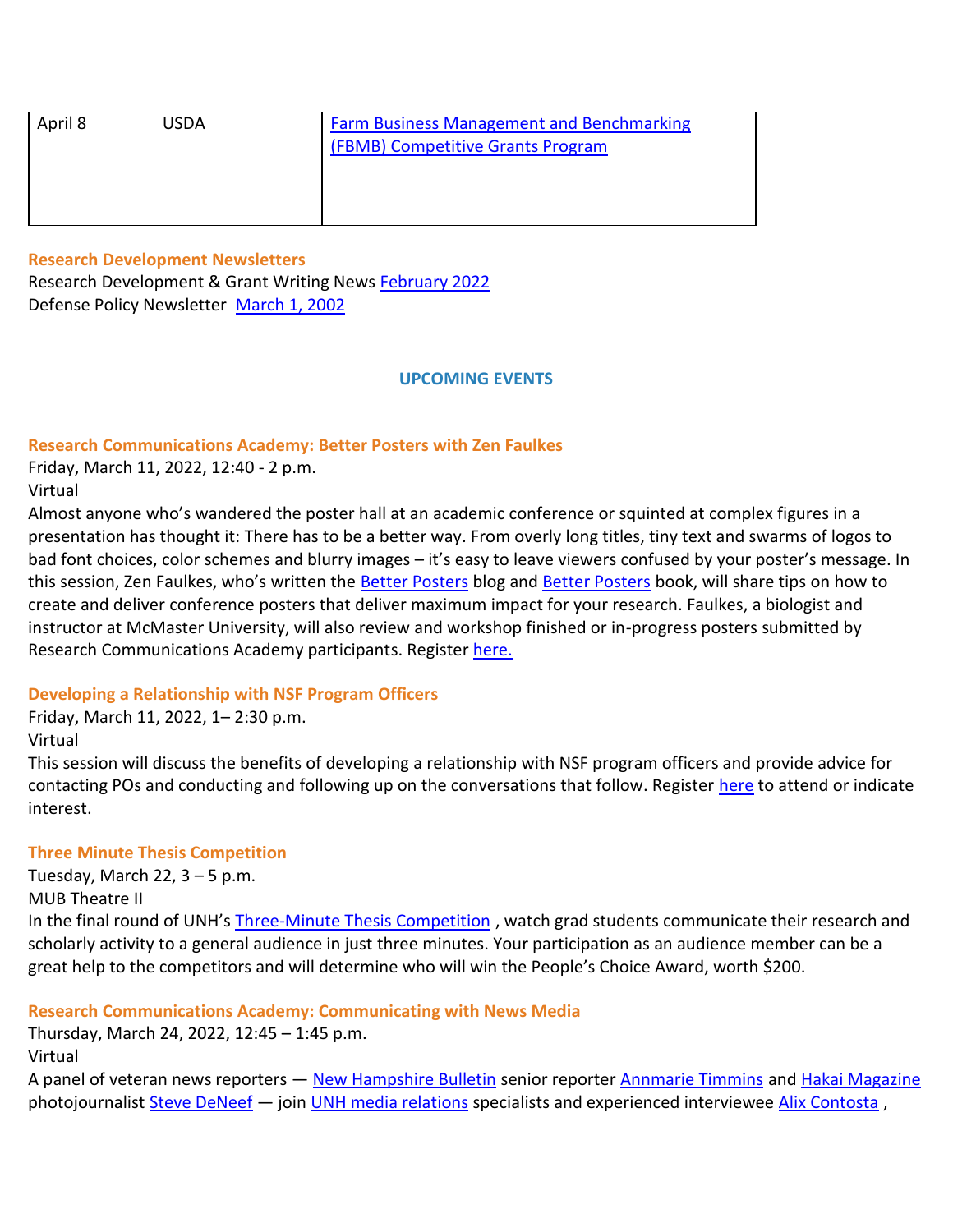research assistant professor in EOS, to discuss how to make any news interview a positive experience in communicating your scholarship. Register [here.](https://nam12.safelinks.protection.outlook.com/?url=https%3A%2F%2Fclick.send.unh.edu%2F%3Fqs%3D76e1691462a43e0aa1c11813dc5069d6fdb66630677e9994ac286b19b5af821adc1ea7695089c505390a622d6b171240c2ba30064b5a24d9&data=04%7C01%7CNicole.Hentz%40unh.edu%7Ced6a1a9946014f88376e08da01e48c3c%7Cd6241893512d46dc8d2bbe47e25f5666%7C0%7C0%7C637824378359827999%7CUnknown%7CTWFpbGZsb3d8eyJWIjoiMC4wLjAwMDAiLCJQIjoiV2luMzIiLCJBTiI6Ik1haWwiLCJXVCI6Mn0%3D%7C3000&sdata=kXKhUGMmIFRHd%2FSFe2JWMkooVY1iz4izO7RrMCVqyms%3D&reserved=0)

#### **Other Proposal Components of NSF Research Proposals**

Friday, March 25, 2022,  $1 - 3$  p.m.

Virtual

This session will provide an overview of the required content and formats for NSF research proposal components other than the Project Description and provide advice for optimizing their impact. Registe[r here](https://nam12.safelinks.protection.outlook.com/?url=https%3A%2F%2Fclick.send.unh.edu%2F%3Fqs%3D76e1691462a43e0adf6c9f16f1e059ca072a70810859459b28e00f146c66259b9a66c4ed0b6e9e1aecfd89d066560a7986c0ac40c8dc4bd1&data=04%7C01%7CNicole.Hentz%40unh.edu%7Ced6a1a9946014f88376e08da01e48c3c%7Cd6241893512d46dc8d2bbe47e25f5666%7C0%7C0%7C637824378359827999%7CUnknown%7CTWFpbGZsb3d8eyJWIjoiMC4wLjAwMDAiLCJQIjoiV2luMzIiLCJBTiI6Ik1haWwiLCJXVCI6Mn0%3D%7C3000&sdata=VQJ5Jhk3Qx3WWSBByGcYIGQS1x9hvIgc%2FZYyQv%2FFYGE%3D&reserved=0) to attend or express interest.

# **Scientific Misconduct, Replication Failure & Research Ethics in Empirical Inquiry: An Economic Perspective**

Friday, March 25, 2022, 2:10 – 3:30 p.m.

Paul College Room 185

Jim Wible, professor of economics, delivers the  $2nd$  lecture in the annual series Science on the Edge  $\sim$  The Grand [Challenge of Truth in Science.](https://nam12.safelinks.protection.outlook.com/?url=https%3A%2F%2Fclick.send.unh.edu%2F%3Fqs%3D76e1691462a43e0a32ee96d3f17a2bc0314f1ec9ef3816f40f17e26aea7003c29a4b440e61fff174e43dc1576bcce220a0ea70c00f5b5e4a&data=04%7C01%7CNicole.Hentz%40unh.edu%7Ced6a1a9946014f88376e08da01e48c3c%7Cd6241893512d46dc8d2bbe47e25f5666%7C0%7C0%7C637824378359827999%7CUnknown%7CTWFpbGZsb3d8eyJWIjoiMC4wLjAwMDAiLCJQIjoiV2luMzIiLCJBTiI6Ik1haWwiLCJXVCI6Mn0%3D%7C3000&sdata=JDRFbGShKKgoYT5B4iR6MtfTcieokp3lUL4mvW2aCbI%3D&reserved=0) The lecture will take place in conjunction with the department of economics graduate seminar series.

# **Research Communications Academy: Using Social Media for Research Communications**

Thursday, April 7, 2022, 12:40 - 2:00 p.m.

Virtual

Hear from your colleagues about how to use social media to communicate scholarship, connect with collaborators, create a personal learning network and increase the impact of your work. Panel will include UNH scholars who reflect a range of social media activity. Register [here.](https://nam12.safelinks.protection.outlook.com/?url=https%3A%2F%2Fclick.send.unh.edu%2F%3Fqs%3D76e1691462a43e0acbfe4d32a4939c6fc48ea10dcdec08cc3bedf7c5dae23adb4cbbb3fd2725fdc1dcfdffad4b2803ad0418036fb43530a0&data=04%7C01%7CNicole.Hentz%40unh.edu%7Ced6a1a9946014f88376e08da01e48c3c%7Cd6241893512d46dc8d2bbe47e25f5666%7C0%7C0%7C637824378359827999%7CUnknown%7CTWFpbGZsb3d8eyJWIjoiMC4wLjAwMDAiLCJQIjoiV2luMzIiLCJBTiI6Ik1haWwiLCJXVCI6Mn0%3D%7C3000&sdata=gQlU9zepVWfy4Q0%2BWIekt95owAMaUaTOXGmY7fgOg48%3D&reserved=0)

# **Off-Campus Research & Scholarly Activities: Safeguarding Individuals, Teams & Projects**

Thursday, April 7, 2022, 2:10 - 3:30 p.m.

Virtual

Engaging in offsite research and scholarly activities raises many issues related to the safety of individuals, the success of teams and the integrity of the research or scholarship. This workshop presents an intentional approach to prioritizing inclusive, civil, safe and productive climates and experiences for all those involved in such activities. Register [here.](https://nam12.safelinks.protection.outlook.com/?url=https%3A%2F%2Fclick.send.unh.edu%2F%3Fqs%3D76e1691462a43e0a7beffe07d02553168966be1b60c81dd7bc6165f1e3062dbcc19910b158d04bae846defb29fc93805c75778ba369d5f22&data=04%7C01%7CNicole.Hentz%40unh.edu%7Ced6a1a9946014f88376e08da01e48c3c%7Cd6241893512d46dc8d2bbe47e25f5666%7C0%7C0%7C637824378359827999%7CUnknown%7CTWFpbGZsb3d8eyJWIjoiMC4wLjAwMDAiLCJQIjoiV2luMzIiLCJBTiI6Ik1haWwiLCJXVCI6Mn0%3D%7C3000&sdata=eVZQJP%2BEI6o8IAELnEfvkgHLATleJuEJ%2FdKeoNU3ahg%3D&reserved=0) More information is [here.](https://nam12.safelinks.protection.outlook.com/?url=https%3A%2F%2Fclick.send.unh.edu%2F%3Fqs%3D76e1691462a43e0aad6e2b3c42a9f3121de879ae2bc824785963637ecad515030f72e561fd2ca4ea4d8e0c424d2f703bf6acaab6a224376c&data=04%7C01%7CNicole.Hentz%40unh.edu%7Ced6a1a9946014f88376e08da01e48c3c%7Cd6241893512d46dc8d2bbe47e25f5666%7C0%7C0%7C637824378359827999%7CUnknown%7CTWFpbGZsb3d8eyJWIjoiMC4wLjAwMDAiLCJQIjoiV2luMzIiLCJBTiI6Ik1haWwiLCJXVCI6Mn0%3D%7C3000&sdata=mHHqGdXJI1SdDzFFWEyJb7H3229FrAgbDosfDxlg9s0%3D&reserved=0)

# **Human Subjects Research Data Management: Staying Current in a Constantly Evolving World**

Wednesday, April 13, 2022, 3:10 - 4:30 p.m. Virtual

Data are central to many of the evolving ethical, legal and practical issues in human subjects research. It's critical to manage human subjects data, though, to conduct rigorous and robust research. In this workshop, participants will learn about key concepts and the legal and regulatory environment affecting human subjects research data; issues that may arise in the life cycle of a research project; UNH's human subjects research data storage and security requirements and options; and strategies for researchers to keep current with research data challenges. Register [here.](https://nam12.safelinks.protection.outlook.com/?url=https%3A%2F%2Fclick.send.unh.edu%2F%3Fqs%3D76e1691462a43e0a3b5ca2fd8060cd6806a23c256f2d1c029e52aafa0916a570f805a05b2f4f88b518609531f47afd54769e570f49e8091d&data=04%7C01%7CNicole.Hentz%40unh.edu%7Ced6a1a9946014f88376e08da01e48c3c%7Cd6241893512d46dc8d2bbe47e25f5666%7C0%7C0%7C637824378359827999%7CUnknown%7CTWFpbGZsb3d8eyJWIjoiMC4wLjAwMDAiLCJQIjoiV2luMzIiLCJBTiI6Ik1haWwiLCJXVCI6Mn0%3D%7C3000&sdata=mnuJyioPtJCrHcd7A1oQHfDH%2BwcbiJKEaHpXZ68sS8E%3D&reserved=0) More information [here.](https://nam12.safelinks.protection.outlook.com/?url=https%3A%2F%2Fclick.send.unh.edu%2F%3Fqs%3D76e1691462a43e0a403f762db78163eeda5dfda25db76e83654a550ac77da60c30ffcd94e3acae6bcc9e9f6d3488064a7d41815d9e94ad79&data=04%7C01%7CNicole.Hentz%40unh.edu%7Ced6a1a9946014f88376e08da01e48c3c%7Cd6241893512d46dc8d2bbe47e25f5666%7C0%7C0%7C637824378359827999%7CUnknown%7CTWFpbGZsb3d8eyJWIjoiMC4wLjAwMDAiLCJQIjoiV2luMzIiLCJBTiI6Ik1haWwiLCJXVCI6Mn0%3D%7C3000&sdata=IqdbwUfo3aNqsI1wHnelrvjQ9VUjF8VW9h4PqHjkPQk%3D&reserved=0)

**Research Communications Academy: Communicating with Policy makers** Friday, April 15, 2022, 2 - 4 p.m.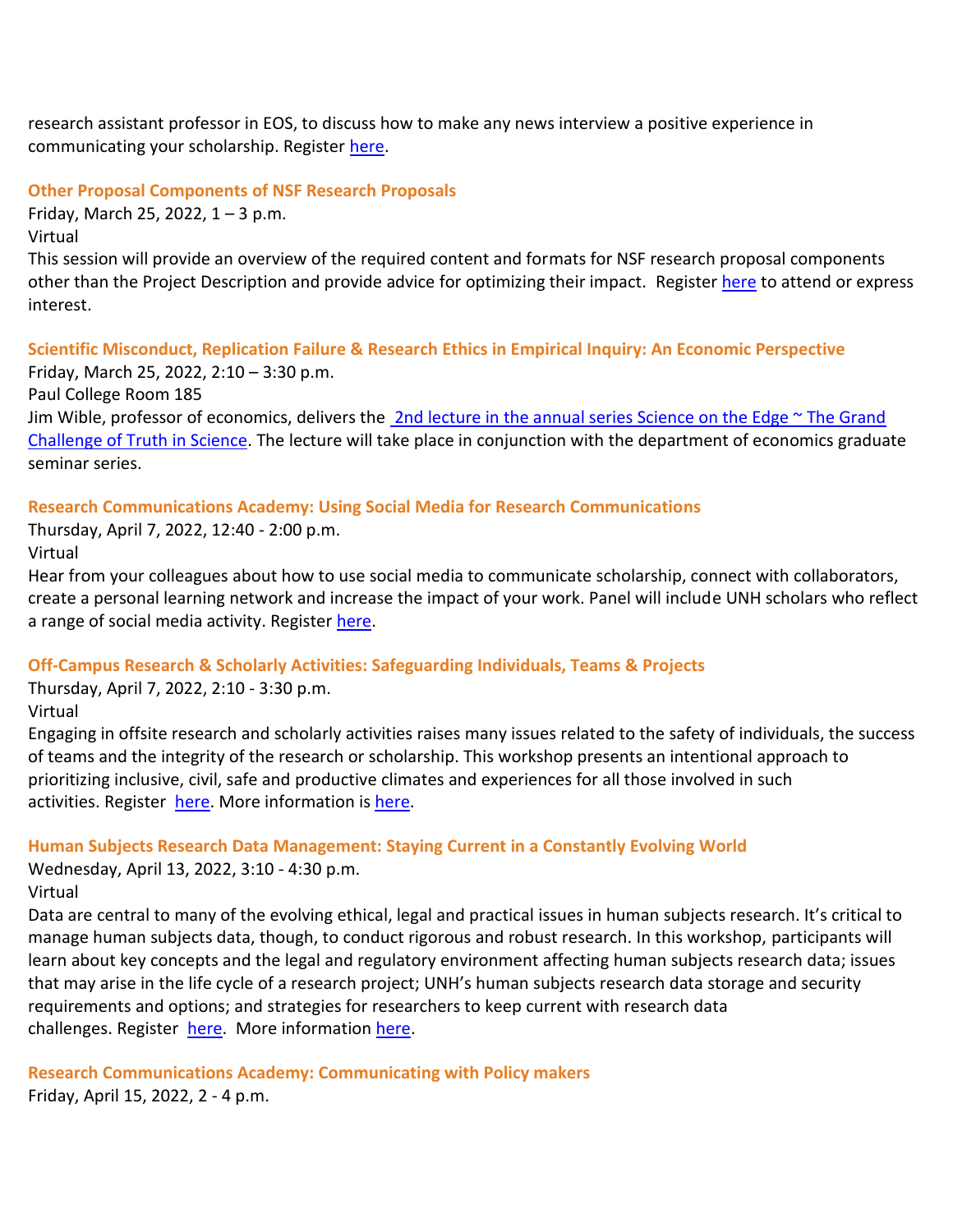# Virtual

Communicating with policy makers often comes in the form of supporting or opposing a bill by providing testimony to legislators in committee. [PowerPlay's](https://nam12.safelinks.protection.outlook.com/?url=https%3A%2F%2Fclick.send.unh.edu%2F%3Fqs%3D76e1691462a43e0a8bf35c3733de8e5f1131517b1572243d313ad6fb2ce775e7296f186ec623baefc280436793b529f49b5c3528328bea5f&data=04%7C01%7CNicole.Hentz%40unh.edu%7Ced6a1a9946014f88376e08da01e48c3c%7Cd6241893512d46dc8d2bbe47e25f5666%7C0%7C0%7C637824378359827999%7CUnknown%7CTWFpbGZsb3d8eyJWIjoiMC4wLjAwMDAiLCJQIjoiV2luMzIiLCJBTiI6Ik1haWwiLCJXVCI6Mn0%3D%7C3000&sdata=MKwQjzwqZ0LJYbjSn4jKECtRyaRwjvU5e3jwGbhfg88%3D&reserved=0) interactive training lab will create a mock legislative committee hearing using actor/improvisors. Participants will be encouraged to ask the characters questions, make suggestions about how to navigate the challenges they're facing, and then rewind the scene and examine in real time how effective those strategies might be. PowerPlay has developed a dynamic, interactive way to confront crucial issues from the comfort and safety of your chair. Register [here.](https://nam12.safelinks.protection.outlook.com/?url=https%3A%2F%2Fclick.send.unh.edu%2F%3Fqs%3D76e1691462a43e0a16c52f1f6e40d990f4d02aa68205960b4bdc6ef01f6d29f7e05ead98aa9ce9ac1df11f2f981c00bff279f08451d02aee&data=04%7C01%7CNicole.Hentz%40unh.edu%7Ced6a1a9946014f88376e08da01e48c3c%7Cd6241893512d46dc8d2bbe47e25f5666%7C0%7C0%7C637824378359827999%7CUnknown%7CTWFpbGZsb3d8eyJWIjoiMC4wLjAwMDAiLCJQIjoiV2luMzIiLCJBTiI6Ik1haWwiLCJXVCI6Mn0%3D%7C3000&sdata=8Ye%2Fp1yvRfn7xMv7O8e2pbpyzXw7i346WFSUhQi9XtQ%3D&reserved=0)

# **Focus on Fulbright**

Tuesday, April 19, 2022, 12:30 – 2 p.m. Virtual

This workshop provides an overview of the variety of Fulbright programs and the UNH resources available for applicants. Registe[r here](https://nam12.safelinks.protection.outlook.com/?url=https%3A%2F%2Fclick.send.unh.edu%2F%3Fqs%3D76e1691462a43e0a47119c18b29bb61f35c57029310501f05a5ddb201f48f46a71843ec91f5c1ca49d98f77a35235cdfa1e46431cdcf2345&data=04%7C01%7CNicole.Hentz%40unh.edu%7Ced6a1a9946014f88376e08da01e48c3c%7Cd6241893512d46dc8d2bbe47e25f5666%7C0%7C0%7C637824378359827999%7CUnknown%7CTWFpbGZsb3d8eyJWIjoiMC4wLjAwMDAiLCJQIjoiV2luMzIiLCJBTiI6Ik1haWwiLCJXVCI6Mn0%3D%7C3000&sdata=cCv9auyHN4ibW2rBs6Arwe%2FhX%2F%2FzCf%2FbuSj80%2F0GHQk%3D&reserved=0) to attend or express interest.

# **Research Communications Academy: Communicating in Interdisciplinary Teams**

Thursday, April 21, 2022, 12:40 - 2:00 p.m.

# Virtual

# Register [here.](https://nam12.safelinks.protection.outlook.com/?url=https%3A%2F%2Fclick.send.unh.edu%2F%3Fqs%3D76e1691462a43e0a4ba1266e76adc5fd219af3b61a8423f1c3cacd59dcafba1ec6652298fcd0c42a16be1806e5b232012f594b1a25e737b9&data=04%7C01%7CNicole.Hentz%40unh.edu%7Ced6a1a9946014f88376e08da01e48c3c%7Cd6241893512d46dc8d2bbe47e25f5666%7C0%7C0%7C637824378359827999%7CUnknown%7CTWFpbGZsb3d8eyJWIjoiMC4wLjAwMDAiLCJQIjoiV2luMzIiLCJBTiI6Ik1haWwiLCJXVCI6Mn0%3D%7C3000&sdata=Cd8KB2GkxrEGSmtbybLxW2N74xWZvu%2FwbubwpJzdCWE%3D&reserved=0)

Teams, including interdisciplinary teams, are important to solving complex problems, and strong communication is an essential component to team success. This workshop focuses on fostering communication among team members. Experts and exercises will help you understand team foundations, explore potential differences a member may bring to the team and facilitate team discussions. Moderated by Maria Emanuel, senior associate of research and large center development and manager of UNH's Collaborative Research Excellence (CoRE) initiative.

# **GOOD NEWS**

A new instrument designed by Space Science Center researchers to improve weather predictions on Earth and in space [launched](https://nam12.safelinks.protection.outlook.com/?url=https%3A%2F%2Fclick.send.unh.edu%2F%3Fqs%3D76e1691462a43e0a61e604a86a75aa90434fda937de7c3c5396275d630bced42ee6bf38c5cd147a4d73f2cec59d02aa0e27e4bf9cc53ca53&data=04%7C01%7CNicole.Hentz%40unh.edu%7Ced6a1a9946014f88376e08da01e48c3c%7Cd6241893512d46dc8d2bbe47e25f5666%7C0%7C0%7C637824378359827999%7CUnknown%7CTWFpbGZsb3d8eyJWIjoiMC4wLjAwMDAiLCJQIjoiV2luMzIiLCJBTiI6Ik1haWwiLCJXVCI6Mn0%3D%7C3000&sdata=nK6wMEbC0P2i%2BCgnxugMg7TxxljM3KDuq5klgmYxZjo%3D&reserved=0) last week. David Fredriksson will lead the new [UNH Sustainable Seafood Center.](https://nam12.safelinks.protection.outlook.com/?url=https%3A%2F%2Fclick.send.unh.edu%2F%3Fqs%3D76e1691462a43e0a6f6ce395b5cdfe6d9143a05a5ec4dbacc7fcfd717c7e55cc5b2bd4c80a14aa1126893beaf718f1da0dcf7920c29807d7&data=04%7C01%7CNicole.Hentz%40unh.edu%7Ced6a1a9946014f88376e08da01e48c3c%7Cd6241893512d46dc8d2bbe47e25f5666%7C0%7C0%7C637824378359827999%7CUnknown%7CTWFpbGZsb3d8eyJWIjoiMC4wLjAwMDAiLCJQIjoiV2luMzIiLCJBTiI6Ik1haWwiLCJXVCI6Mn0%3D%7C3000&sdata=QUZiSo0GTDsnFadYIfZCsioMfDh%2F2LGyfWr5pGbHO0s%3D&reserved=0) Jessica Scheick, a research assistant professor in the Earth Systems Research Center, received a [Geospatial World 2022 Rising Stars](https://nam12.safelinks.protection.outlook.com/?url=https%3A%2F%2Fclick.send.unh.edu%2F%3Fqs%3D76e1691462a43e0ad091cddc072639db0bcb6245f739fcb71b9fc81fc36424a3e2a4bbf8280a37045823a85bf3ee61d157b491aa29cdde61&data=04%7C01%7CNicole.Hentz%40unh.edu%7Ced6a1a9946014f88376e08da01e48c3c%7Cd6241893512d46dc8d2bbe47e25f5666%7C0%7C0%7C637824378359984201%7CUnknown%7CTWFpbGZsb3d8eyJWIjoiMC4wLjAwMDAiLCJQIjoiV2luMzIiLCJBTiI6Ik1haWwiLCJXVCI6Mn0%3D%7C3000&sdata=n%2FN%2FkMbZGQasWdSqrCi7ylDUEkHxGJsy8fgP8PdevDw%3D&reserved=0)  [Award.](https://nam12.safelinks.protection.outlook.com/?url=https%3A%2F%2Fclick.send.unh.edu%2F%3Fqs%3D76e1691462a43e0ad091cddc072639db0bcb6245f739fcb71b9fc81fc36424a3e2a4bbf8280a37045823a85bf3ee61d157b491aa29cdde61&data=04%7C01%7CNicole.Hentz%40unh.edu%7Ced6a1a9946014f88376e08da01e48c3c%7Cd6241893512d46dc8d2bbe47e25f5666%7C0%7C0%7C637824378359984201%7CUnknown%7CTWFpbGZsb3d8eyJWIjoiMC4wLjAwMDAiLCJQIjoiV2luMzIiLCJBTiI6Ik1haWwiLCJXVCI6Mn0%3D%7C3000&sdata=n%2FN%2FkMbZGQasWdSqrCi7ylDUEkHxGJsy8fgP8PdevDw%3D&reserved=0) Research professor of Earth sciences Cameron Wake and associate professor of geography Mary Stampone's comments on the IPCC report ran on [New Hampshire Public Radio,](https://nam12.safelinks.protection.outlook.com/?url=https%3A%2F%2Fclick.send.unh.edu%2F%3Fqs%3D76e1691462a43e0abc18ead8071a331ddc7fc8d8419957d0696010079f30ddfc319efa57538f2ce05e4fe3844f8a83ce7e030ebb747dda4b&data=04%7C01%7CNicole.Hentz%40unh.edu%7Ced6a1a9946014f88376e08da01e48c3c%7Cd6241893512d46dc8d2bbe47e25f5666%7C0%7C0%7C637824378359984201%7CUnknown%7CTWFpbGZsb3d8eyJWIjoiMC4wLjAwMDAiLCJQIjoiV2luMzIiLCJBTiI6Ik1haWwiLCJXVCI6Mn0%3D%7C3000&sdata=%2B1vw1IUoebK%2FgDPZ59bhCe938xnrEKymT4OyvMnpfhw%3D&reserved=0) and professor of history Ellen Fitzpatrick shared her perspective on the Republican party with [USNews.](https://nam12.safelinks.protection.outlook.com/?url=https%3A%2F%2Fclick.send.unh.edu%2F%3Fqs%3D76e1691462a43e0ae0493da27e44a54c2d56feaddb781b8badd05bd0420232cf85db885924b5a10053cf48f7f7dedc65848c263635cb9126&data=04%7C01%7CNicole.Hentz%40unh.edu%7Ced6a1a9946014f88376e08da01e48c3c%7Cd6241893512d46dc8d2bbe47e25f5666%7C0%7C0%7C637824378359984201%7CUnknown%7CTWFpbGZsb3d8eyJWIjoiMC4wLjAwMDAiLCJQIjoiV2luMzIiLCJBTiI6Ik1haWwiLCJXVCI6Mn0%3D%7C3000&sdata=MW2Bq0fWo7s0wKRyGHVmmdol68Whj2VjOn9XAiDetk4%3D&reserved=0) A new study led by associate professor of physics Jiadong Zang has [mapped magnetic fields](https://nam12.safelinks.protection.outlook.com/?url=https%3A%2F%2Fclick.send.unh.edu%2F%3Fqs%3D76e1691462a43e0a51a93f4479c2208ed4533569537123cdc86d7fc3a32b4e9d5363437fdd344cf75c4d5e56048ee6ebbb6f6279dbb0a6b9&data=04%7C01%7CNicole.Hentz%40unh.edu%7Ced6a1a9946014f88376e08da01e48c3c%7Cd6241893512d46dc8d2bbe47e25f5666%7C0%7C0%7C637824378359984201%7CUnknown%7CTWFpbGZsb3d8eyJWIjoiMC4wLjAwMDAiLCJQIjoiV2luMzIiLCJBTiI6Ik1haWwiLCJXVCI6Mn0%3D%7C3000&sdata=VC2UMYQApo%2FLSivjLYpyhz2pfyOMwBMidRw3YTn9bpo%3D&reserved=0) in three dimensions. István Mikó, the manager of the UNH Collection of Insects and Other Arthropods, contributed to a study that uncovered an [intriguing development in insect evolution](https://nam12.safelinks.protection.outlook.com/?url=https%3A%2F%2Fclick.send.unh.edu%2F%3Fqs%3D76e1691462a43e0a96840597dd5599308847e0ad8b4a880a5f01df164d6ad09df39d7a33f51e0153277c1961618c3adf955da82f040639c4&data=04%7C01%7CNicole.Hentz%40unh.edu%7Ced6a1a9946014f88376e08da01e48c3c%7Cd6241893512d46dc8d2bbe47e25f5666%7C0%7C0%7C637824378359984201%7CUnknown%7CTWFpbGZsb3d8eyJWIjoiMC4wLjAwMDAiLCJQIjoiV2luMzIiLCJBTiI6Ik1haWwiLCJXVCI6Mn0%3D%7C3000&sdata=ljqX1f8xCGj9o0NoIZMvFd0nMfZMtN927gnp4gZ00ek%3D&reserved=0) . Professor of environmental science Bill McDowell and Miguel Leon from the N.H. Water Resources Research Center co-authored a study on the [ecological impacts of tropical cyclones.](https://nam12.safelinks.protection.outlook.com/?url=https%3A%2F%2Fclick.send.unh.edu%2F%3Fqs%3D76e1691462a43e0aab56be4537373f2ec3d82c79587ba7ea517d0c4c56bede1134134a3f0e03c4b744e4fe7ebd6ef4749b83d072ede08fd4&data=04%7C01%7CNicole.Hentz%40unh.edu%7Ced6a1a9946014f88376e08da01e48c3c%7Cd6241893512d46dc8d2bbe47e25f5666%7C0%7C0%7C637824378359984201%7CUnknown%7CTWFpbGZsb3d8eyJWIjoiMC4wLjAwMDAiLCJQIjoiV2luMzIiLCJBTiI6Ik1haWwiLCJXVCI6Mn0%3D%7C3000&sdata=T%2B%2BbA6r%2FfPdW2VxDy96UrF9LttCMUwA4Gjf5GedKFsQ%3D&reserved=0) In [a new video](https://nam12.safelinks.protection.outlook.com/?url=https%3A%2F%2Fclick.send.unh.edu%2F%3Fqs%3D76e1691462a43e0a3c2797ede2cce12a00a4a6952efa635016e6f832743fd132dc8405fa936607c60ea4e2e8749c2e98fd3b2ba79c06944b&data=04%7C01%7CNicole.Hentz%40unh.edu%7Ced6a1a9946014f88376e08da01e48c3c%7Cd6241893512d46dc8d2bbe47e25f5666%7C0%7C0%7C637824378359984201%7CUnknown%7CTWFpbGZsb3d8eyJWIjoiMC4wLjAwMDAiLCJQIjoiV2luMzIiLCJBTiI6Ik1haWwiLCJXVCI6Mn0%3D%7C3000&sdata=D%2FXhlw7ayAk81QF60KtDN%2BhgV31uM3%2Bt8SODX9rtFkM%3D&reserved=0) from NH Sea Grant, UNH Extension aquaculture and fisheries specialist Gabby Bradt helps a Seacoast entrepreneur bring invasive green crabs to the dinner table. Read more UNH research news [here,](https://nam12.safelinks.protection.outlook.com/?url=https%3A%2F%2Fclick.send.unh.edu%2F%3Fqs%3D76e1691462a43e0a6c5b4111ba727179374dad8681401763488222575a3133806a6d106e454cdd9fddeb7ded594d4a87ef6f7366219e35c8&data=04%7C01%7CNicole.Hentz%40unh.edu%7Ced6a1a9946014f88376e08da01e48c3c%7Cd6241893512d46dc8d2bbe47e25f5666%7C0%7C0%7C637824378359984201%7CUnknown%7CTWFpbGZsb3d8eyJWIjoiMC4wLjAwMDAiLCJQIjoiV2luMzIiLCJBTiI6Ik1haWwiLCJXVCI6Mn0%3D%7C3000&sdata=uo%2F1Ck4mvmUO5oYDYxofpuWLahRSfx2JdvAVeKnJyL0%3D&reserved=0) and please send research news — high-impact results, new grants, awards, compelling [photos and images](https://nam12.safelinks.protection.outlook.com/?url=https%3A%2F%2Fclick.send.unh.edu%2F%3Fqs%3D76e1691462a43e0af5e4d5ad4448756b47f7e242a1247046af810de28ce4035173e39f3228293ef2fec80432f7ee6c7ece7974effcb21c06&data=04%7C01%7CNicole.Hentz%40unh.edu%7Ced6a1a9946014f88376e08da01e48c3c%7Cd6241893512d46dc8d2bbe47e25f5666%7C0%7C0%7C637824378359984201%7CUnknown%7CTWFpbGZsb3d8eyJWIjoiMC4wLjAwMDAiLCJQIjoiV2luMzIiLCJBTiI6Ik1haWwiLCJXVCI6Mn0%3D%7C3000&sdata=861ztNyXsx%2Bf9grMIHg88RcjEg1dI%2Bc9uIIkHAiRt2w%3D&reserved=0) and more — to [Beth Potier.](mailto:beth.potier@unh.edu)